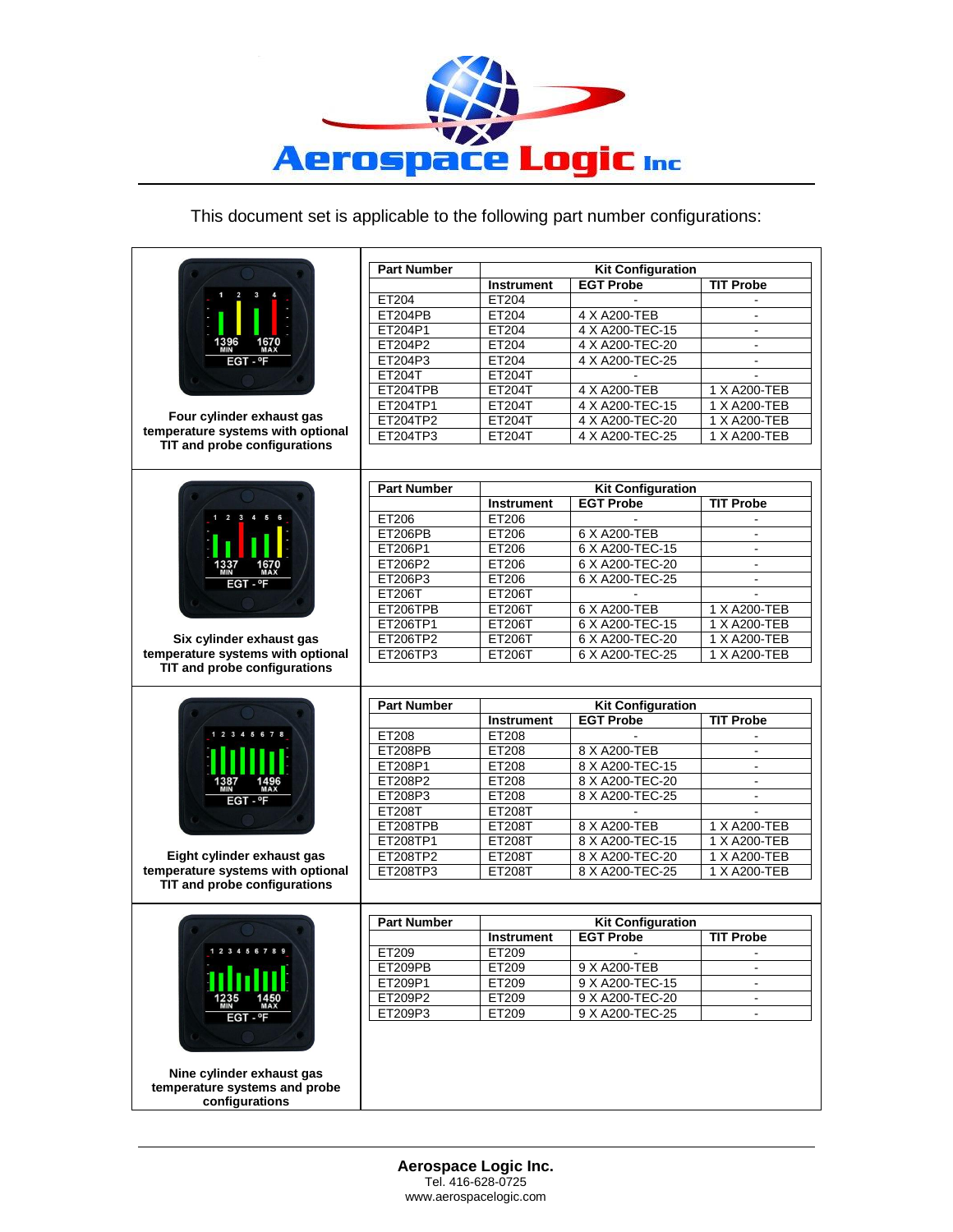## **THIS IS A TRANSPORT CANADA APPROVED MANUAL**

The following checklist outlines the required articles for all ET20XXX series part numbers.

|        | <b>Documentation</b>                            | <b>Document Number</b>    |
|--------|-------------------------------------------------|---------------------------|
| □      | Introduction (this document)                    | S200-ET20XXX-001          |
| □      | <b>Warranty Statement</b>                       | <b>S200-AWS</b>           |
| □      | <b>Installation Instructions</b>                | S200-ET20XXX-002          |
| □      | <b>Intensity Control Installation Options</b>   | S200-DDC-INST             |
| □      | Wiring and Installation Schematic               | S200-ET20XXX-003          |
| □      | <b>Human Interface Definition</b>               | <b>S200-HID</b>           |
| □      | <b>Instrument Setup</b>                         | S200-ET20XXX-004          |
| □      | <b>Operations Guide</b>                         | S200-ET20XXX-005          |
| □      | <b>Product Specifications</b>                   | S200-ET20XXX-006          |
| □      | <b>Installation Compliance</b>                  | S200-ET20XXX-007          |
| □      | <b>Instructions for Continued Airworthiness</b> | S200-ICA (if applicable)  |
| $\Box$ | <b>Flight Manual Supplement</b>                 | <b>S200-FMS</b>           |
| □      | <b>Authorized Release Certificate</b>           | <b>FORM ONE</b>           |
| □      | Permission to Use STC                           | <b>S200-PTU</b>           |
| □      | Canadian STC and Eligibility List               | <b>STC &amp; S200-CEL</b> |
| $\Box$ | FAA STC and Approved Model List                 | <b>STC &amp; S200-AML</b> |

#### **Components**

- ET20X Instrument
- Thermocouple probe kit including installation hardware
- □ 4 X Mounting Screws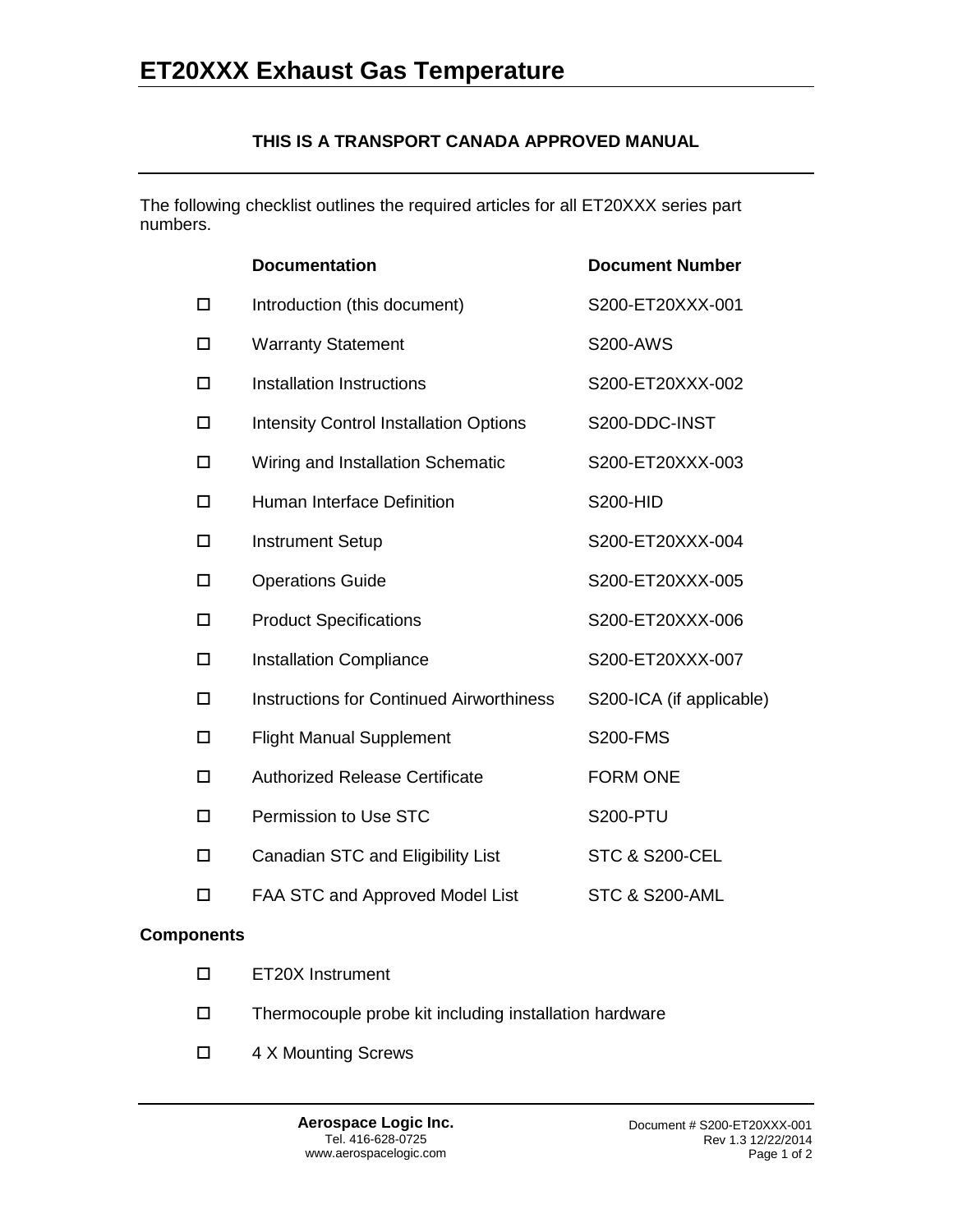# **The Fastest Way To Install And Start Using This Product**

*NOTE: This product is certified as a primary replacement, new or secondary instrument only when installation is performed in accordance with the documented instructions and procedures.*

- 1. Review the Warranty Statement before performing any tasks. Do not remove the instrument from the sealed package until you agree with the stated terms.
- 2. If this instrument is to be installed in a certified aircraft, verify that the aircraft model is listed on the Eligibility List (Canadian registered aircraft) or the Approved Model List (USA and all other countries).

#### **If it is NOT listed, contact your local authority and obtain the necessary requirements or approvals before proceeding further.**

For all other vehicles, including experimental aircraft continue with Step 3.

3. Follow the Installation Instructions exactly as noted, referring to the Wiring Diagram as and when required. Note: The installation process has been optimized based on the sequence of components to be installed. Installing the product in any other way will, in all likelihood, take longer and be more complex.

Ensure that **one** of the Intensity Control options has been installed in accordance with document # S200-DDC-INST.

- 4. Perform the Instrument Setup using the required data as listed in the Instrument Setup procedure.
- 5. Validate that all functions perform as outlined in the Operations Guide.
- 6. Complete all regulatory documentation, if required.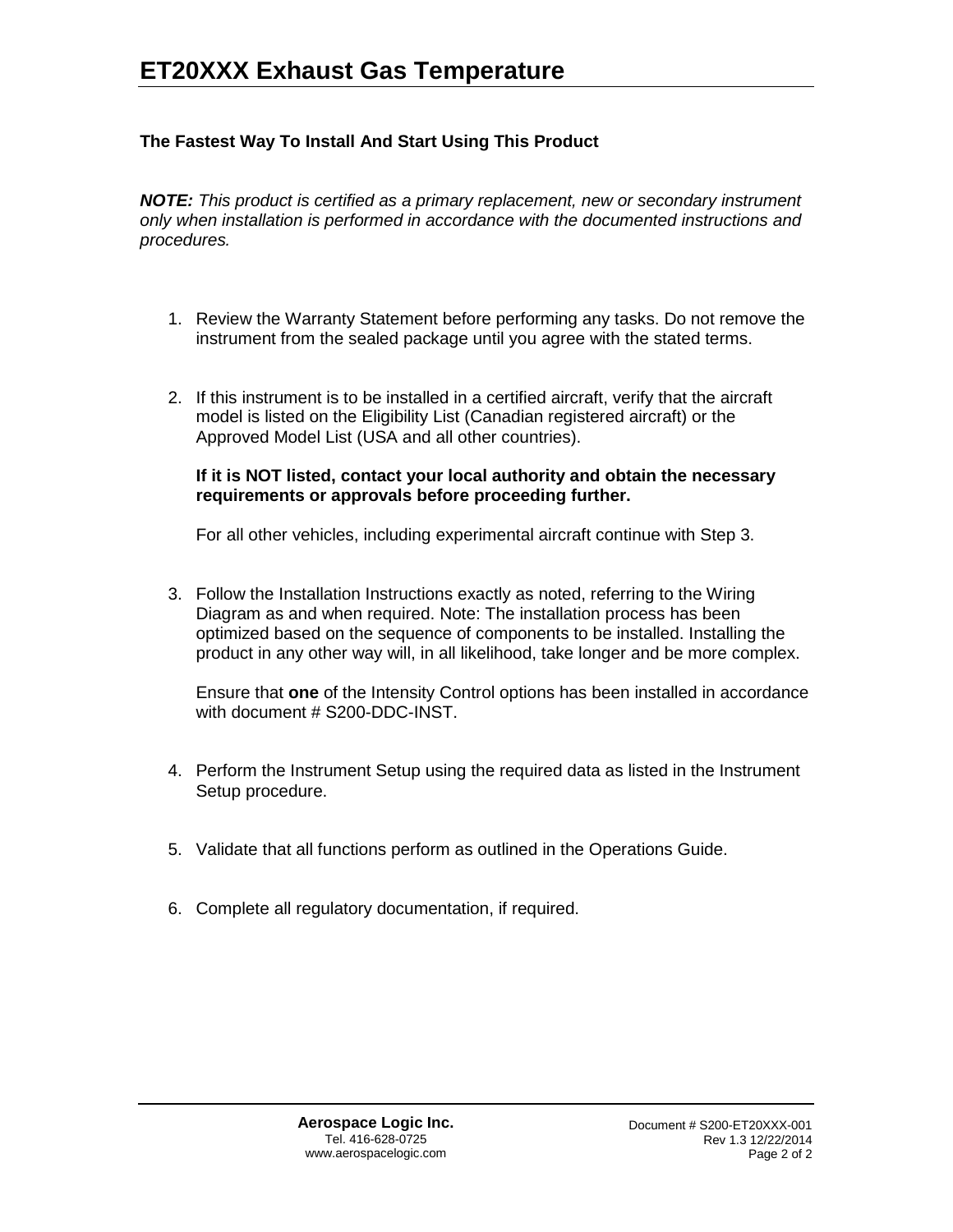

# **NO NONSENSE WARRANTY**

Our warranty policy is simple …. It is even written in plain English!

# **Please read it BEFORE DOING ANYTHING WITH YOUR NEW INSTRUMENT!**

# **If you require technical support when installing your instrument please call our Technical Support department directly on 416-628-0725**

#### **We will:**

- Repair or replace (at our discretion) any instrument which becomes defective within a period of 12 (twelve) months of manufacture date. You will pay for the shipping costs to return the instrument to us and we will pay for the shipping costs to return the instrument to you;
- Replace all instruments that fail out of warranty for a flat rate of 50% of the cost of a new instrument, at the time of the failure.

#### **We are not:**

- Liable for any costs associated with the installation or removal of any of our instruments, irrespective of the cause;
- Liable for any misuse or non-use of the instrument in whatever form.

## **We will not:**

• Repair or replace your instrument free of charge, under warranty, if it has not been installed by an appropriately licensed person.

# **If you do not agree with ANY of the above statements, return your new instrument to us immediately for a FULL refund LESS shipping costs.**

# **ALL RETURNS REQUIRE RETURN MATERIAL AUHORIZATIONS (RMA). WE DO NOT ACCEPT RETURNS WITHOUT RMA NUMBERS. CALL 416-628-0725 FOR AUTHORIZATION.**

**Aerospace Logic Inc.** Tel. 416-628-0725 www.aerospacelogic.com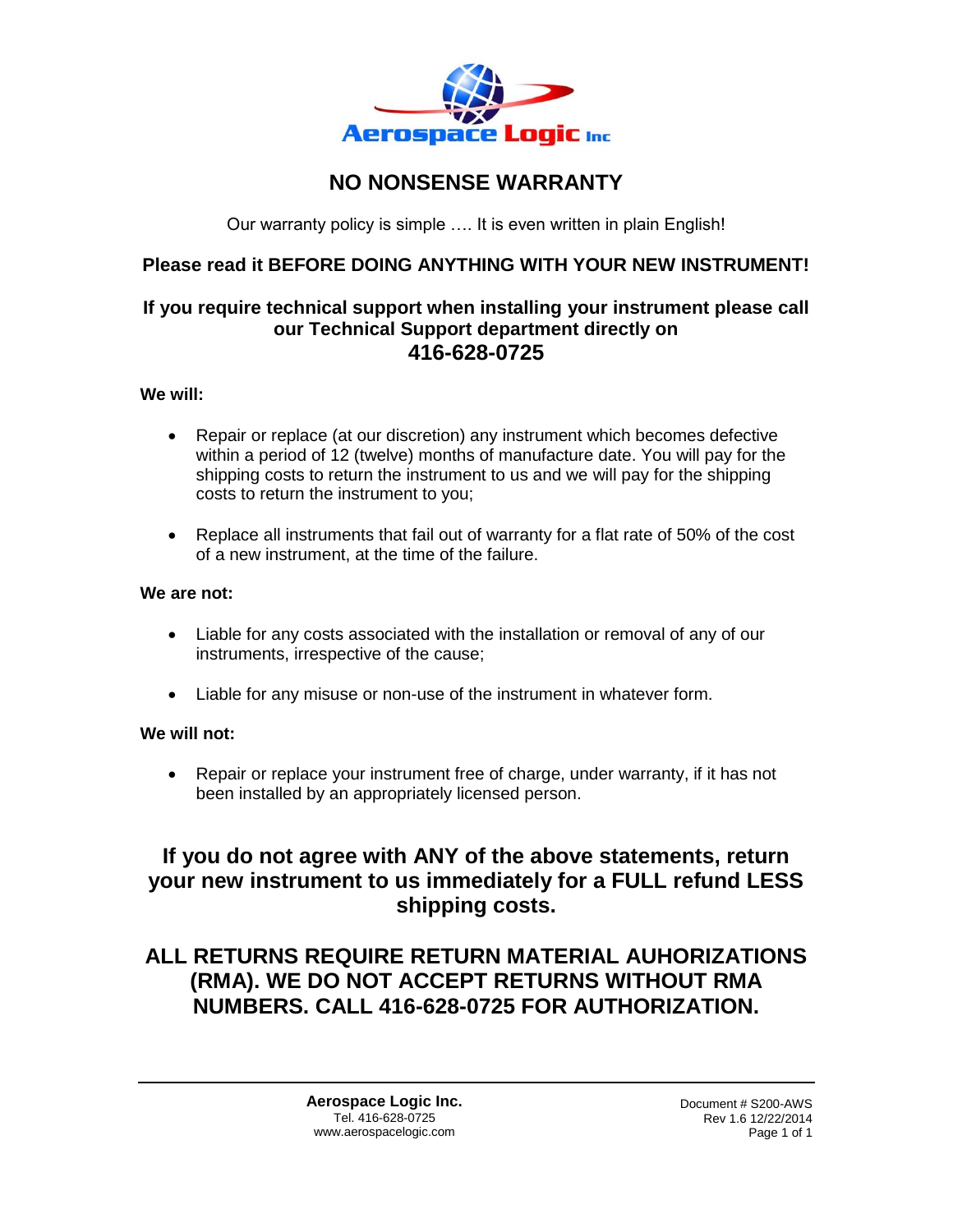- 1. Install thermocouple probes in accordance with the applicable manufacturer instructions. **Use only Type "K" ungrounded probes.**
- 2. Connect the wiring supplied with the DB25 interface connector in accordance with the ET20XXX Wiring and Installation Schematic. **DO NOT ATTACH THE CONNECTOR TO THE INSTRUMENT UNTIL ALL WIRING HAS BEEN CONNECTED.**
- 3. Select the instrument location in the aircraft panel.
- 4. Ensure that the aircraft master switch and/or power to the instrument is **OFF**.
- 5. Attach the DB25 connector to the instrument. Ensure that the plug is fully inserted into the instrument. Finger tighten the two plug locking screws, then tighten 1/8 turn using a screwdriver. **DO NOT OVERTIGHTEN.**
- 6. The instrument can be installed with the DB25 connector orientated to the **TOP or BOTTOM** of the instrument panel.
- 7. Install the instrument in the panel, attaching with four 6-32 X 5/16" screws.
- 8. Initial Power Up Sequence:
	- a. Adjust the instrument intensity control for maximum intensity.
	- b. Apply power to the instrument.
	- c. The instrument display will light up.
	- d. The display may be inverted at this point. Ignore the orientation at this time.
	- e. Turn the instrument **OFF**.
- 9. If the instrument display does not light up:
	- a. Ensure intensity control is set for maximum.
	- b. Turn off power.
	- c. Disconnect the DB25 connector from the instrument.
	- d. Check intensity control.
	- e. Check the wiring installation and breaker or fuse.
- 10. Proceed to "Instrument Setup".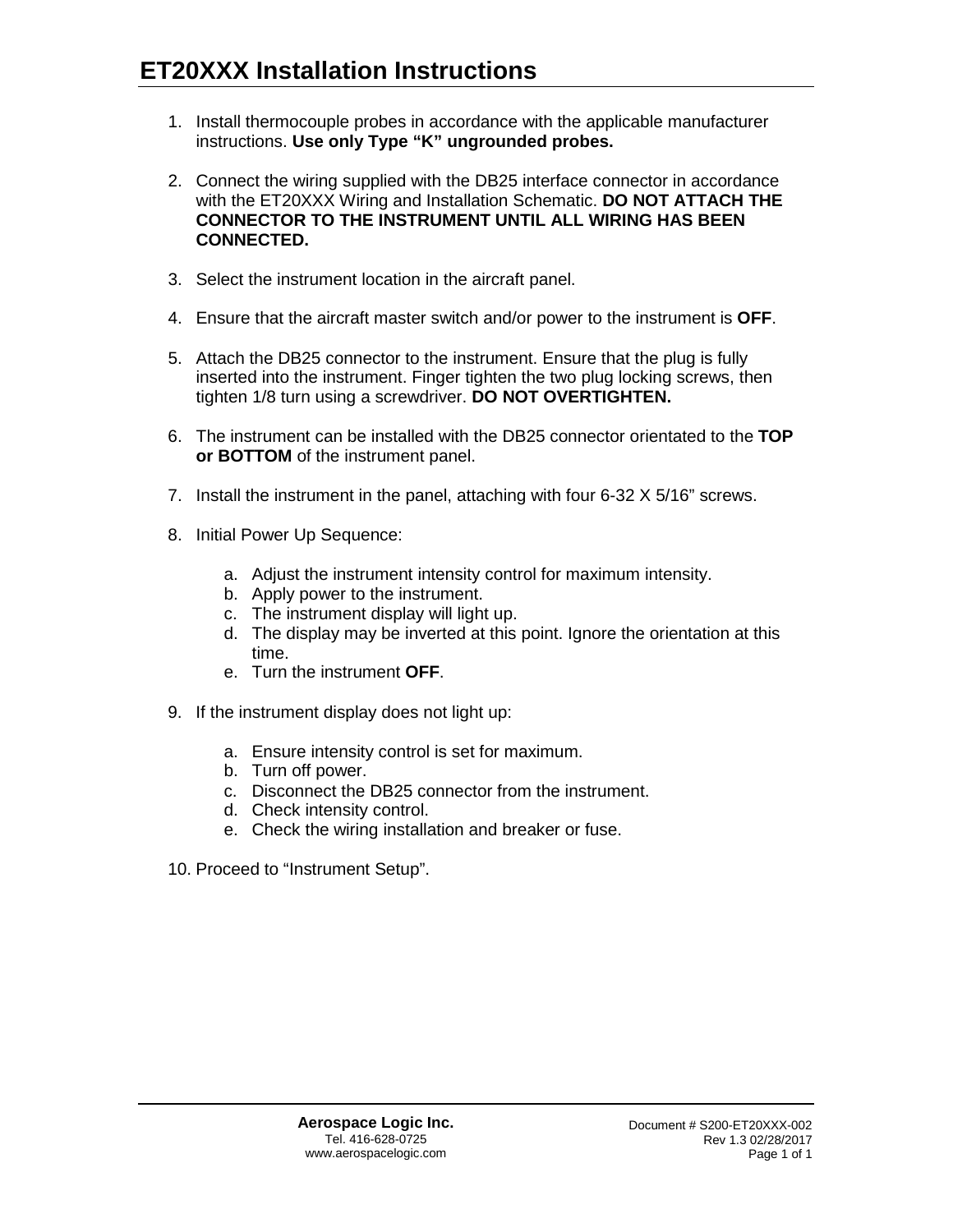Choose ONE of the options listed below for connection of the BLUE intensity control wire from the instrument harness.

## **Theory of Operation**

- The instrument intensity control is voltage sensitive.
- When the sense input is grounded the instrument display will be at the dimmest intensity. At bus voltage the instrument display will be at the brightest intensity.
- Voltages between these two will vary the display intensity.

## **1. Preferred Method – Independent Potentiometer**

Connect the BLUE wire to P/N A200-POT Rev. 02 as below:



Ensure the "EXTERNAL" option in the Dimmer Control menu is set.

# **2. Connection of Existing Panel Intensity Control**

Confirm the existing panel lighting control meets the following requirements:

- When set for **DAY** operation **BUS** voltage must be output.
- When used at **NIGHT** the output must vary from **0V** (Ground) to **BUS**  voltage**.**

If these requirements are met connect the BLUE wire to the panel lighting control.

Ensure the "EXTERNAL" option in the Dimmer Control menu is set.

# **3. Day VFR Operation**

Do not connect the BLUE wire. Set the intensity using the internal Dimmer Control.

Refer to document S200-HID, Intensity Control section for menu access instructions.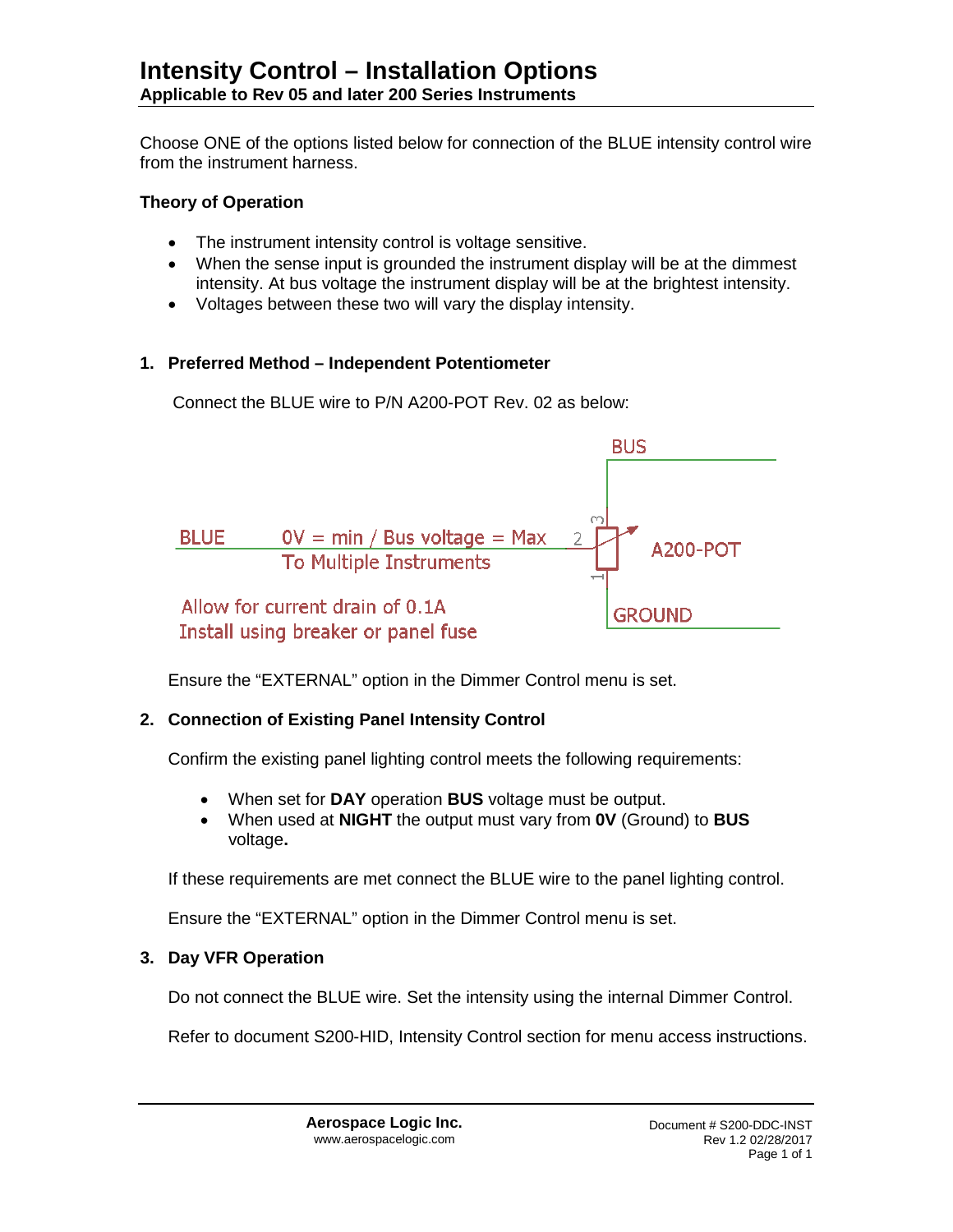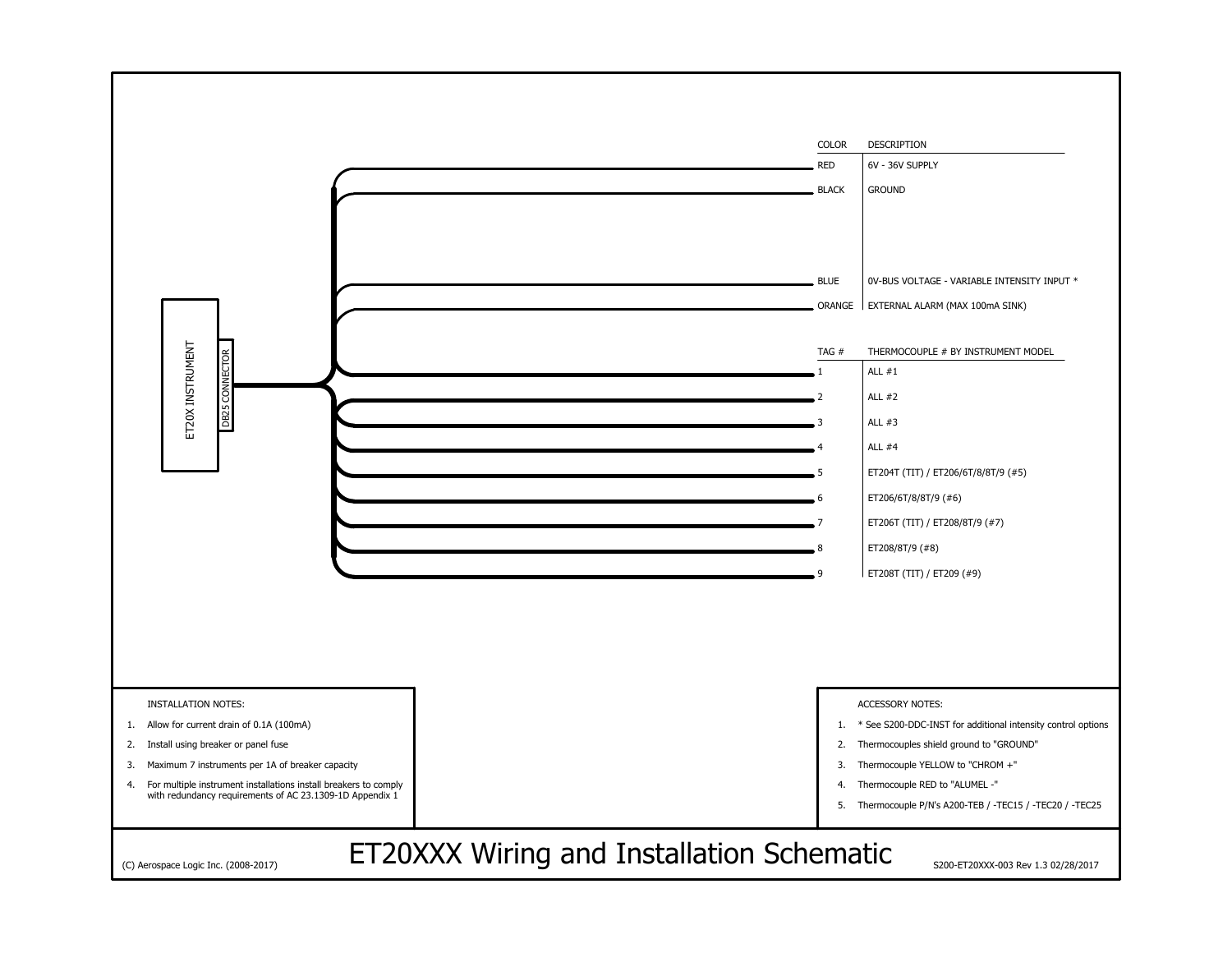All 200 Series instruments have been designed around a standard Human Interface protocol. This allows identical operation of the two panel switches between all instruments while still allowing multiple functions. This document is a generic outline of the functionality of the switches, based on the various functional states of the instrument.

## **Top Button**

The top button is the action button. It invokes different screen displays, allows selection of values and increments or decrements values. Examples of these actions are:

- 1. Moving between display screens
- 2. Selection of an action from a menu
- 3. Changing a value from within the setup menus
- 4. Entering a value during flight (clock instrument only)

#### **Bottom Button**

The bottom button is the navigation button. It will allow the cursor on the screen to move between allowable selections. Examples of these actions are:

- 1. Selection of different cylinders (EGT and CHT) in the Single Cylinder mode
- 2. Selection of different tanks (Fuel Level)
- 3. Selection of limits and functional items from within the setup menus
- 4. Time field selection (clock instrument only)

There is one exception to the functionality of the bottom button. This is from the Primary Display (the screen that first comes on from power up). Pressing the button will display the instrument core status and support data.

#### **General**

- 1. Each instrument contains detailed button options in the Operations Guide.
- 2. During setup, instructions are provided on screen and use of the buttons is as noted in this document.

#### **Intensity Control**

Press and hold the top button for 5 seconds to activate the Dimmer Control menu.

Select the "Up Arrow" and press the top button to disable external intensity and increase intensity. Select the "Down Arrow" and press the top button to decrease the intensity and enable external intensity control.

Select the "Save" option and press the top button to save your selection and return to normal operations.

The Dimmer Control menu is not available during instrument setup.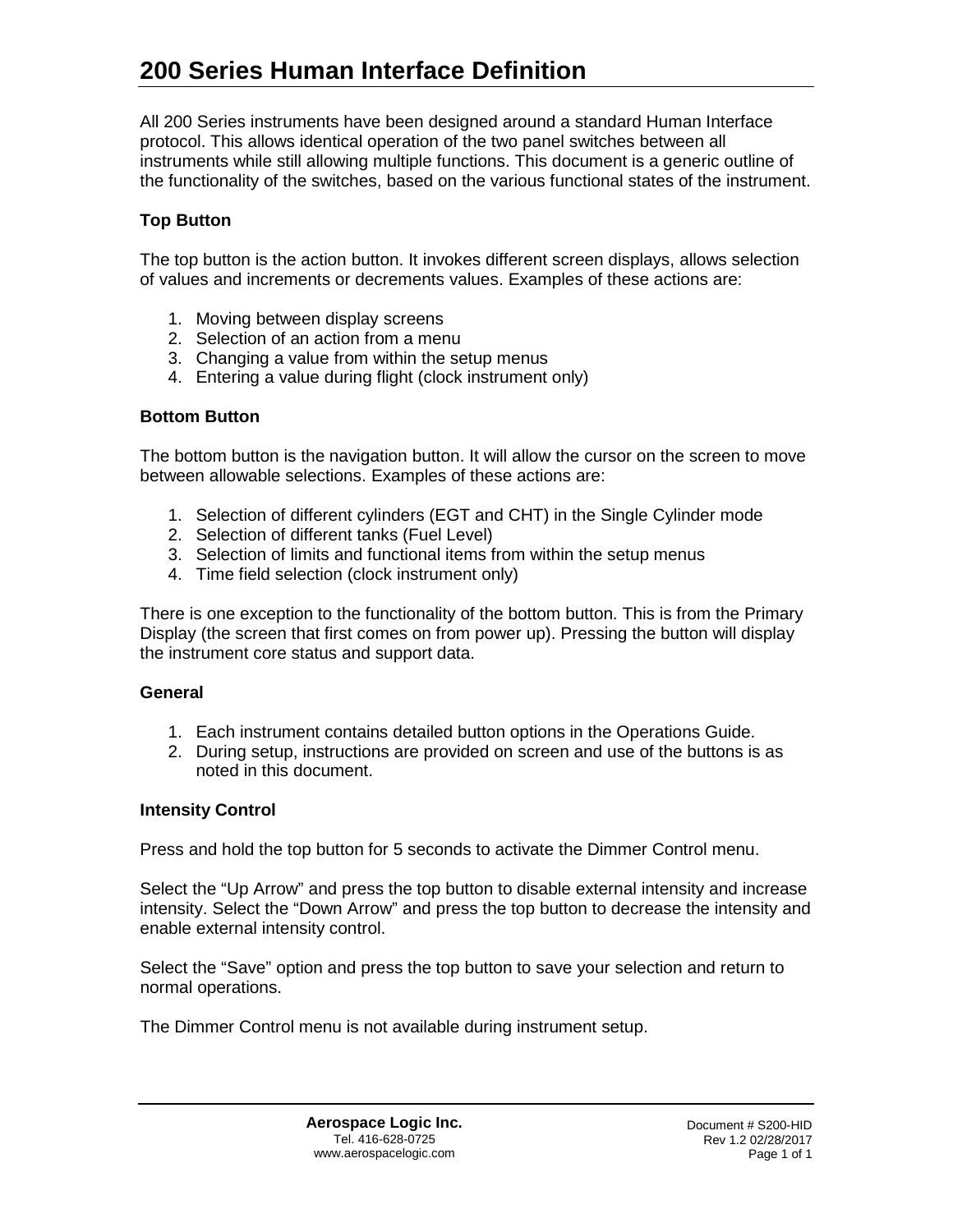- 1. Before proceeding with the instrument setup you will require the following information, as it pertains to the aircraft that the instrument is being installed on:
	- a. Minimum operating EGT temperature
	- b. Maximum operating EGT temperature
	- c. EGT redline temperature
- 2. This information must be obtained from a current, traceable source for the aircraft that the instrument is being installed on. Some possible sources are:
	- a. Pilot Operating Handbook
	- b. Maintenance Manual
	- c. Aircraft Type Certificate Data Sheet
	- d. Engine Type Certificate Data Sheet
	- e. Manufacturer
- 3. Then, enter the correct parameters into the instrument as follows:
	- a. Turn off the power to the instrument
	- b. Press and hold both top and bottom buttons and turn on the power to the instrument.
	- c. When instructed, release both buttons.
	- d. In the setup menus, use the bottom button to navigate and the top button to select an option.
	- e. Follow the onscreen instructions. *NOTE: Depending on the installation orientation of the instrument the display may initially be upside down. The first prompt in the setup is to press the button at the top of the instrument. This will orientate it correctly.* Continue with setup.
- 4. Once all steps of the setup have been completed, the instrument will provide the option to edit any data or to save and exit.
- 5. If the data entered is correct, choose the "OK" option to save the data and exit setup, otherwise choose "EDIT".
- 6. Once the instrument has exited the setup it will restart. It is now ready for use.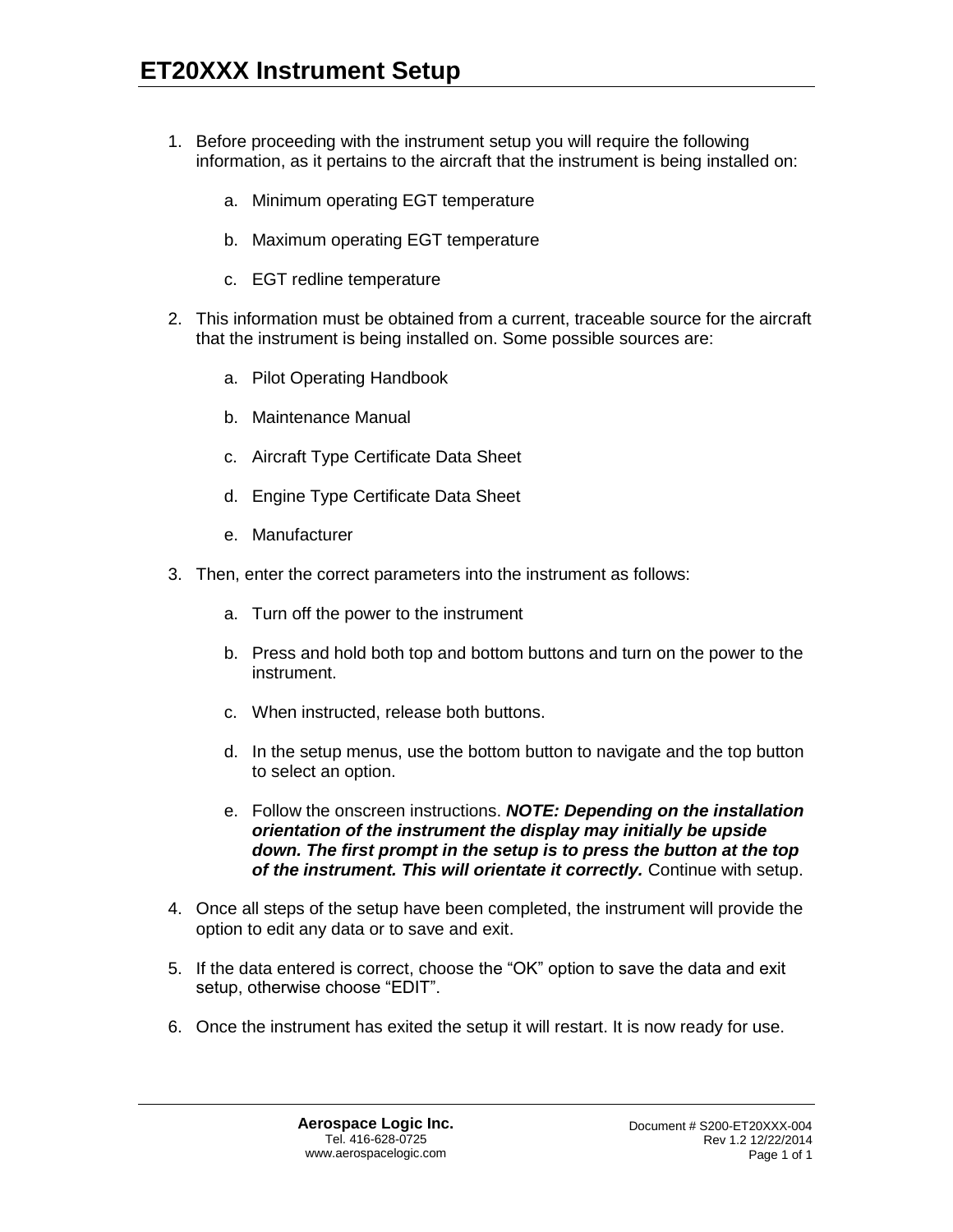This manual outlines the operating procedures for all ET20XXX series products





2 3 4 5 6 7 8 9



|   | U            |
|---|--------------|
| ŋ | <b>AX</b>    |
| M |              |
|   | <b>ET209</b> |

# 1. **Power Up / Default MinMax Screen**



2. **Selection Menu**



Displays the temperature of all cylinders in a graphic format. Colors are determined by the values set during installation.

Displays the minimum and maximum temperatures in the selected units.

Press the top button once to reach the function menu.

Use the bottom button to navigate to the required menu function.

Use the top button to select a function.

The display will return to the MinMax screen when the blue activity bar disappears.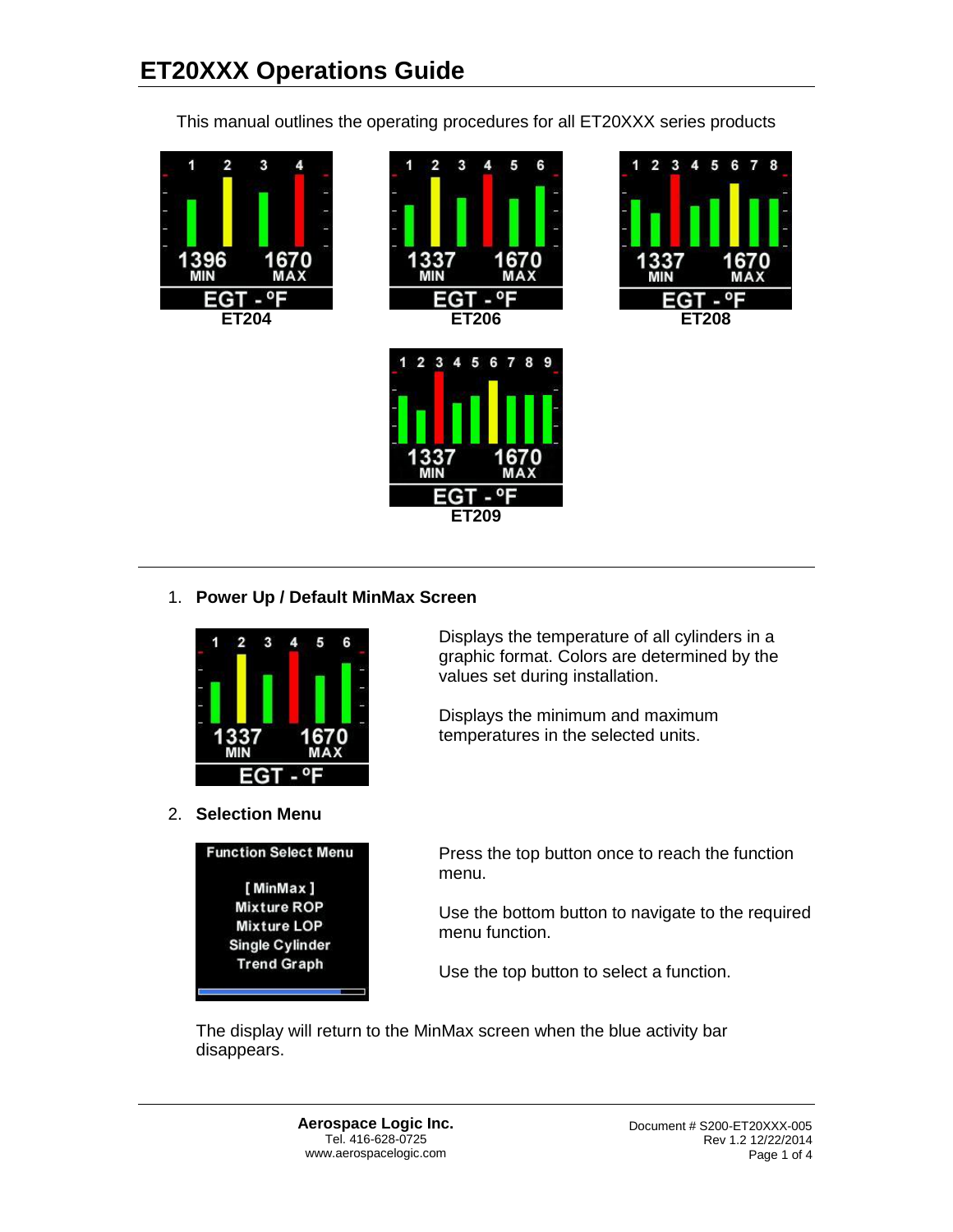## 3. **Mixture ROP**

To set engine mixture rich of peak (ROP), select this option from the menu and follow the interactive instructions while leaning the engine.

During the engine leaning process, a trend graph will be displayed of all cylinders, as well as the temperature of the hottest cylinder. The engine must be leaned before the screen has been fully populated with graphic information.

Once leaned, the following screen will be displayed:



The first cylinder to peak will be displayed in blue with an arrow beneath it. **STOP LEANING.**

The temperature at which peak was detected will be indicated on the left side (peak).

The current temperature will be displayed on the right (now).

Using the above image, the engine is presently running 31ºF LEAN of peak.

Richen the mixture until the "now" temperature is the same as the peak **OR** until the "now" temperature starts to drop after rising. This is the peak of the ROP condition.

Further richen the mixture to the desired point. For example, if you wanted to run 50ºF ROP, richen the mixture until the "now" temperature reaches 1382ºF.

Your engine has now been precisely leaned to 50ºF ROP.

Press the top button twice to return to the Min/Max screen.

## 4. **Mixture LOP**

To set engine mixture lean of peak (LOP), select this option from the menu and follow the interactive instructions while leaning the engine.

During the engine leaning process, a trend graph will be displayed of all cylinders, as well as the temperature of the hottest cylinder. The engine must be leaned before the screen has been fully populated with graphic information.

As each cylinder reaches peak it will change color to blue. Continue leaning until ALL cylinders have peaked.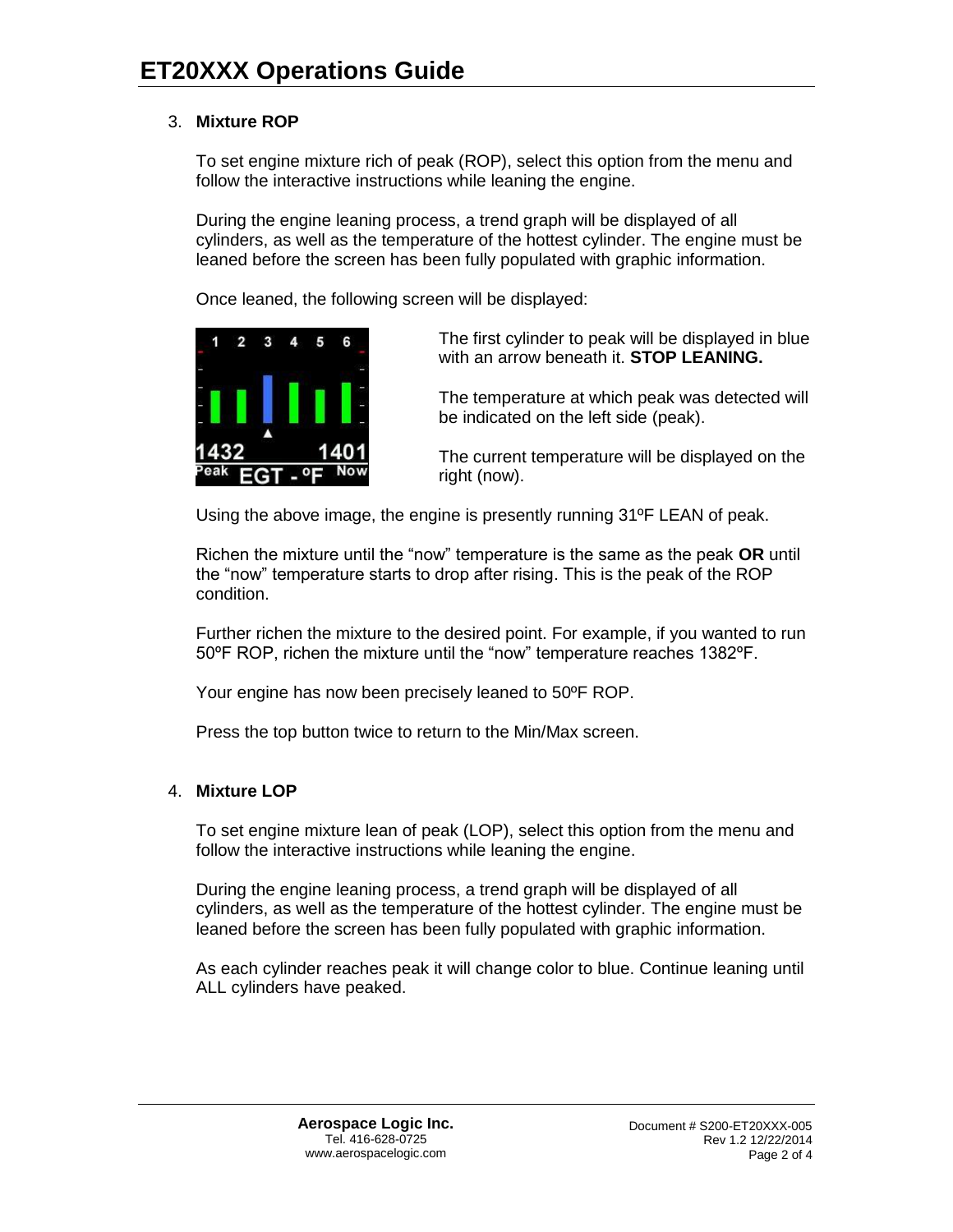Once they have all peaked, the following screen will be displayed:



The cylinder with the "R" letter beneath it is the richest cylinder and the "L", the leanest.

The temperature above the "Lean" text is the temperature of the leanest cylinder and that above the "Rich" text of the richest.

If you wanted to run 50ºF LOP then richen the mixture until the value of the leanest (Lean) cylinder is 50ºF.

To run 100ºF LOP, lean the engine until the leanest cylinder temperature displays 100ºF.



All cylinder conditions (LOP) will be between the values of the lean and rich temperatures. Your engine mixture has now been set to the desired LOP value.

Press the bottom button to view the order in which the cylinders peaked.

Press the top button twice to return to the MinMax screen.

## 5. **Single Cylinder**

To monitor the temperature on one specific cylinder, select this option form the menu.

The following screen will be displayed:



Use the bottom button to scroll to the desired cylinder (default is 1).

The temperature of the selected cylinder will be displayed.

When desired, press the top button to return to the MinMax screen.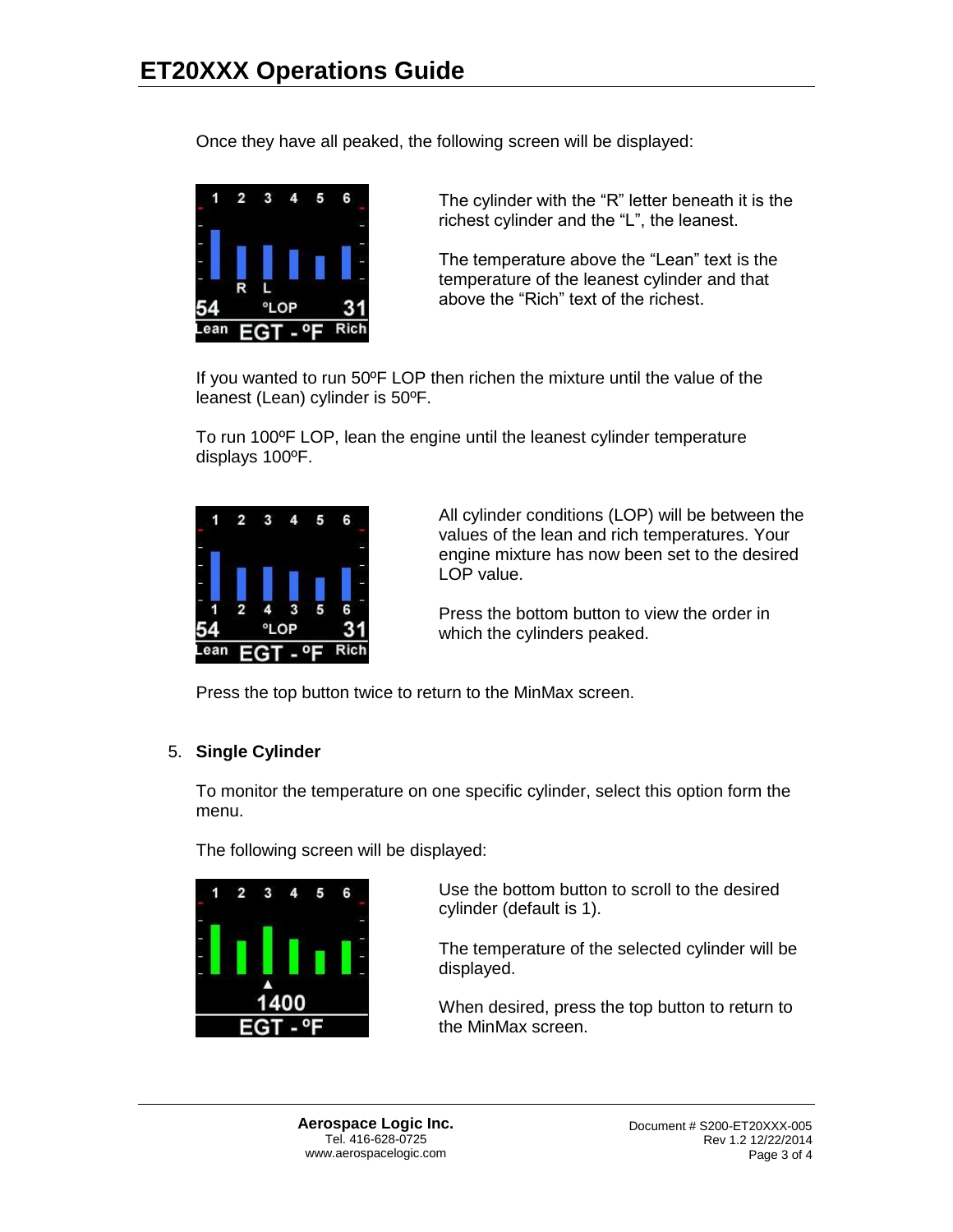# 6. **Trend Graph**

To monitor EGT temperatures graphically, select this option from the menu.

The following screen will be displayed:



The temperature displayed is that of the hottest cylinder.

The "Scan Interval" can be changed by pressing the bottom button.

To freeze the display, press the top button ONCE.

To continue displaying temperatures in this mode, press the bottom button **ONCE**, OR, to return to the Menu screen, press the top button once.

## 7. **Other Options**

- a. To display the instrument serial number and core information press and hold the bottom button when in the MinMax screen.
- b. Instruments that have the Turbine Inlet Temperature option will have a screen display as below:



Turbine Inlet Temperature is not included in MIN and MAX temperature values or a function of the leaning process. It is a display only parameter.

The actual temperature can be viewed in the Singe Cylinder mode.

## **WARNING**

*All leaning and engine operations are to be performed in accordance with the specific instructions pertaining to your aircraft, including those provided by the engine manufacturer. The ET20XXX series instruments are only parameter reporting devices which can assist in engine management when used in conjunction with these instructions.*

*All ET20XXX products are certified as primary replacements, or for secondary use as desired.*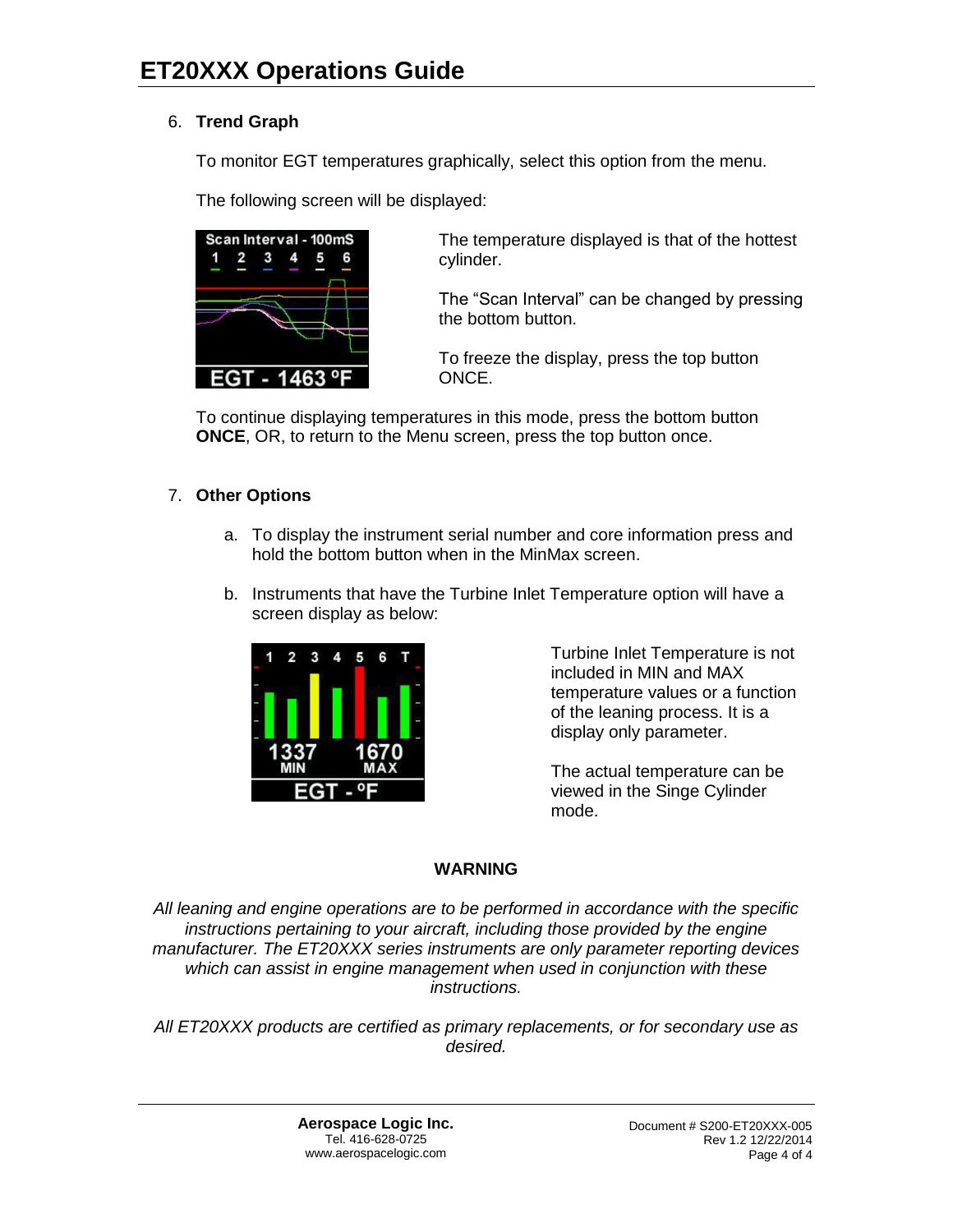| <b>Certification / Compliance</b>                                                                                    |                                                                                                                                                                                                               |
|----------------------------------------------------------------------------------------------------------------------|---------------------------------------------------------------------------------------------------------------------------------------------------------------------------------------------------------------|
| <b>TSO</b><br>Environmental                                                                                          | C43c<br><b>DO-160F</b><br>A1CAASXXXXXXZBXXBBBCSBA1C11XXAX                                                                                                                                                     |
| Software                                                                                                             | <b>DO-178B</b>                                                                                                                                                                                                |
| <b>DC Power Source</b>                                                                                               |                                                                                                                                                                                                               |
| Input voltage<br>Power consumption<br>Load dump tolerance<br>Direct spike tolerance +/- 60V<br>Cable spike tolerance | 6 to 36 VDC<br>100 <sub>m</sub> A<br>$+60V$<br>$> +/- 1KV$                                                                                                                                                    |
| <b>Operating Temperature</b><br>Constant operating                                                                   | $-15^{\circ}$ C to $+55^{\circ}$ C                                                                                                                                                                            |
| Short term operating (1hr)<br>Storage                                                                                | -40 $^{\circ}$ C to +70 $^{\circ}$ C<br>-55 $\mathrm{^{\circ}C}$ to +85 $\mathrm{^{\circ}C}$                                                                                                                  |
| <b>Signal Input</b>                                                                                                  | 0.0V to 50mV, Type-K thermocouple<br>4 - 9 channels, defined by part number                                                                                                                                   |
| <b>Temperature Display</b>                                                                                           | 250°F to 2000°F                                                                                                                                                                                               |
| <b>Accuracy</b>                                                                                                      | SAE AS8005 Class IIa (+/- 1% FS)                                                                                                                                                                              |
| <b>Display Units</b>                                                                                                 | <sup>o</sup> F or <sup>o</sup> C, user selectable                                                                                                                                                             |
| <b>Display</b>                                                                                                       | Sunlight readable LCD<br>80/80/80/80 Degree viewing angle                                                                                                                                                     |
| <b>Annunciator Output</b>                                                                                            | 100mA sink with reverse EMF protection                                                                                                                                                                        |
| <b>Interface Connector</b>                                                                                           | <b>DB-25</b>                                                                                                                                                                                                  |
| <b>Software Functionality</b><br>Primary<br>Menu<br>Lean ROP<br>Lean LOP<br>Individual<br><b>Trend Graph</b>         | All cylinders with Min and Max temperatures<br><b>Function selection</b><br>Lean engine rich of peak<br>Lean engine lean of peak<br>Display all cylinders, but monitor one<br>Graphic display of temperatures |
| <b>Dimensions</b>                                                                                                    | 2.45" X 2.45" X 0.9"                                                                                                                                                                                          |
| <b>Weight (excluding harness)</b>                                                                                    | $4.05$ oz                                                                                                                                                                                                     |
| <b>Finish</b>                                                                                                        | Black anodized 6061 aluminum                                                                                                                                                                                  |